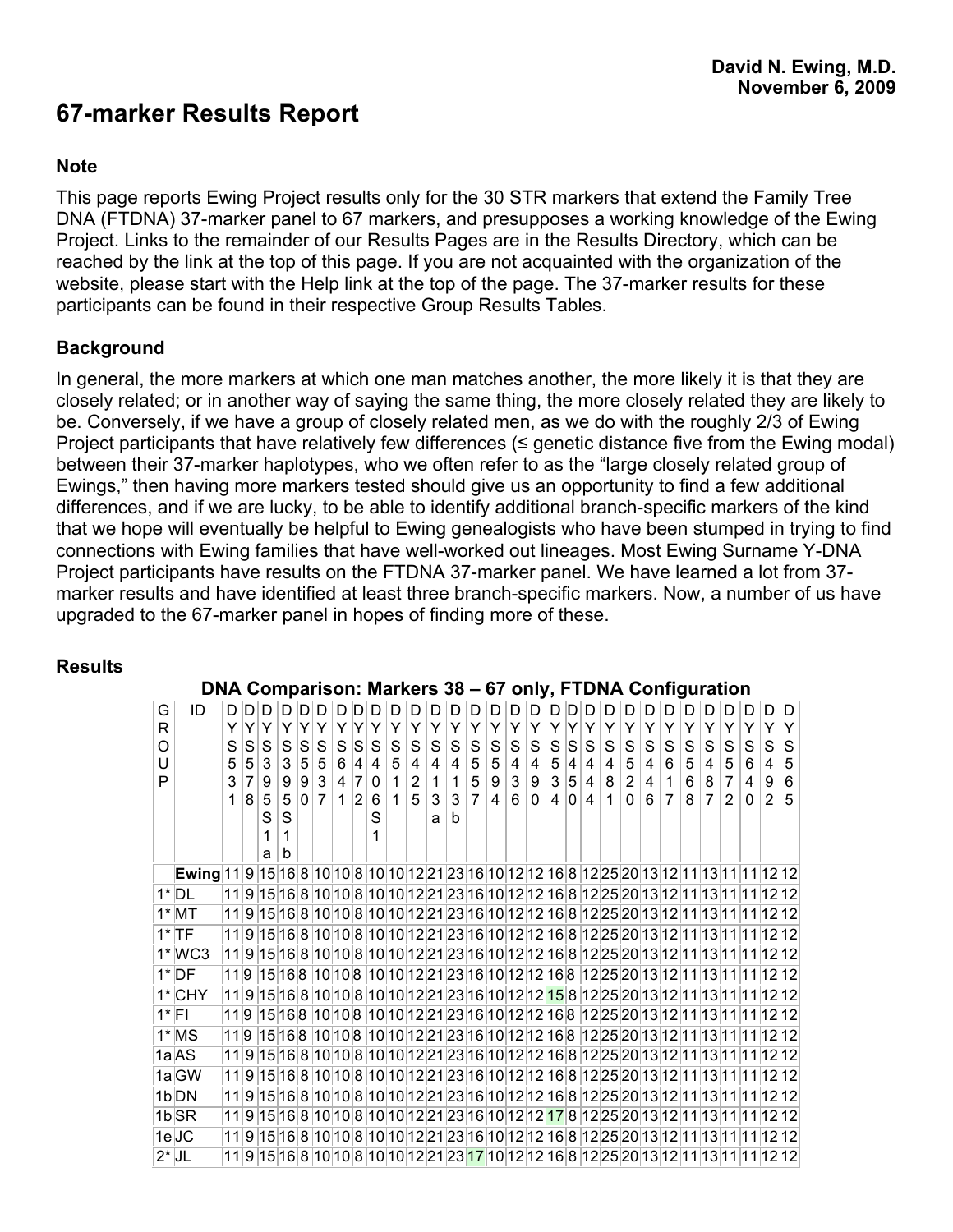| G<br>R<br>O<br>U<br>P | ID                 | D<br>Υ<br>S<br>5<br>3<br>1 | Y<br>S<br>5<br>8 | D<br>Υ<br>S<br>3<br>9<br>5<br>S<br>1 | Y<br>S<br>3<br>9<br>5<br>S<br>1 | lS<br>5<br>9<br>0 | S<br>5<br>3<br>$\overline{7}$ | Y<br>S<br>6<br>4<br>1 | S<br>4<br>$\overline{7}$<br>2 | Y<br>S<br>4<br>0<br>6<br>S<br>1                  | D<br>Y<br>S<br>5<br>$\mathbf{1}$<br>$\mathbf 1$ | D<br>Y<br>S<br>4<br>$\overline{c}$<br>5 | D<br>Υ<br>S<br>$\overline{4}$<br>$\mathbf{1}$<br>3<br>a | D<br>Y<br>S<br>4<br>1<br>3<br>b | D<br>Y<br>S<br>5<br>5<br>$\overline{7}$ | Y<br>S<br>5<br>9<br>4 | Y<br>S<br>4<br>3<br>6 | D<br>Y<br>S<br>$\overline{4}$<br>9<br>0 | Y<br>S<br>5<br>3<br>4 | S<br>4<br>5<br>0 | Y<br>S<br>4<br>4<br>4 | D<br>Y<br>S<br>4<br>8<br>$\mathbf 1$                                                                                        | D<br>Y<br>S<br>5<br>$\overline{2}$<br>0 | D<br>Y<br>S<br>4<br>4<br>6 | D<br>Y<br>S<br>6<br>1<br>7 | Y<br>S<br>5<br>6<br>8 | D<br>Y<br>S<br>$\overline{4}$<br>8<br>$\overline{7}$ | D<br>Y<br>S<br>5<br>$\overline{7}$<br>2 | D<br>Y<br>S<br>6<br>4<br>0                                                                                                              | D<br>Ÿ<br>S<br>4<br>9<br>$\overline{2}$ | D<br>Y<br>S<br>5<br>6<br>5 |
|-----------------------|--------------------|----------------------------|------------------|--------------------------------------|---------------------------------|-------------------|-------------------------------|-----------------------|-------------------------------|--------------------------------------------------|-------------------------------------------------|-----------------------------------------|---------------------------------------------------------|---------------------------------|-----------------------------------------|-----------------------|-----------------------|-----------------------------------------|-----------------------|------------------|-----------------------|-----------------------------------------------------------------------------------------------------------------------------|-----------------------------------------|----------------------------|----------------------------|-----------------------|------------------------------------------------------|-----------------------------------------|-----------------------------------------------------------------------------------------------------------------------------------------|-----------------------------------------|----------------------------|
|                       |                    |                            |                  | a                                    | b                               |                   |                               |                       |                               |                                                  |                                                 |                                         |                                                         |                                 |                                         |                       |                       |                                         |                       |                  |                       |                                                                                                                             |                                         |                            |                            |                       |                                                      |                                         |                                                                                                                                         |                                         |                            |
| $2^*$ JT              |                    | 11 9                       |                  |                                      |                                 |                   |                               |                       |                               |                                                  |                                                 |                                         |                                                         |                                 |                                         |                       |                       |                                         |                       |                  |                       |                                                                                                                             |                                         |                            |                            |                       |                                                      |                                         | 15 16 8 10 10 8 10 10 12 21  <mark>21</mark>  16 10 12 12 16 8 12 25 20 13 12 11 13 11 11 12 12                                         |                                         |                            |
| 2aJN                  |                    | 11                         | 9                |                                      |                                 |                   |                               |                       |                               |                                                  |                                                 |                                         |                                                         |                                 |                                         |                       |                       |                                         |                       |                  |                       |                                                                                                                             |                                         |                            |                            |                       |                                                      |                                         | 15 16 8 10 10 8 10 10 12 21 23 16 10 12 12 16 8 12 25 20 13 12 11 13 11 11 12 12                                                        |                                         |                            |
|                       | 2a TW2             | 11                         | 9                |                                      |                                 |                   |                               |                       |                               |                                                  |                                                 |                                         |                                                         |                                 |                                         |                       |                       |                                         |                       |                  |                       | 15 16 8 10 10 8 10 10 12 21 23 16 10 12 12 16 8 12 25 20 13 12 11 13 11                                                     |                                         |                            |                            |                       |                                                      |                                         | 111212                                                                                                                                  |                                         |                            |
|                       | 2a TNS             | 11                         | 9                |                                      |                                 |                   |                               |                       |                               |                                                  |                                                 |                                         |                                                         |                                 |                                         |                       |                       |                                         |                       |                  |                       |                                                                                                                             |                                         |                            |                            |                       |                                                      |                                         | 15 16 8 10 10 8 10 10 12 21 23 16 10 12 12 16 8 12 26 20 13 12 11 13 11 11 12 12                                                        |                                         |                            |
|                       | $2c$ <sub>SA</sub> | 11                         | 9                |                                      |                                 |                   |                               |                       |                               |                                                  |                                                 |                                         |                                                         |                                 |                                         |                       |                       |                                         |                       |                  |                       |                                                                                                                             |                                         |                            |                            |                       |                                                      |                                         | 15 16 8 10 10 8 10 10 12 21 23 16 10 12 12 15 8 12 25 20 13 12 11 13 11 11 12 12                                                        |                                         |                            |
|                       | $4^*$ JMc          | 11                         | 9                |                                      |                                 |                   |                               |                       |                               |                                                  |                                                 |                                         |                                                         |                                 |                                         |                       |                       |                                         |                       |                  |                       | 15 16 8 10 10 8 10 10 12 <mark>23</mark> 24 16 10 12 12 <mark>14</mark> 8 <mark>13 24</mark> 20 13 12 11 13 11              |                                         |                            |                            |                       |                                                      |                                         |                                                                                                                                         | 11 12 12                                |                            |
|                       | $4^*$ JM3          | 111                        | 9                |                                      |                                 |                   |                               |                       |                               |                                                  |                                                 |                                         |                                                         |                                 |                                         |                       |                       |                                         |                       |                  |                       |                                                                                                                             |                                         |                            |                            |                       |                                                      |                                         | 15 16 8 10 10 8 10 10 12 <mark>23</mark> 23 16 10 12 12 14 8 13 23 19 13 12 11 13 11 <mark>12</mark> 12 12                              |                                         |                            |
|                       | $4^*$ MK           | 11                         | 9                |                                      |                                 |                   |                               |                       |                               |                                                  |                                                 |                                         |                                                         |                                 |                                         |                       |                       |                                         |                       |                  |                       |                                                                                                                             |                                         |                            |                            |                       |                                                      |                                         | 15 16 8 10 10 8 10 10 12 <mark>23</mark> 23 16 10 12 12 15 8 12 <mark>23</mark> 20 14 12 11 13 11 11 12 12                              |                                         |                            |
|                       | 4* MAE             | 12                         | 9                |                                      |                                 |                   |                               |                       |                               |                                                  |                                                 |                                         |                                                         |                                 |                                         |                       |                       |                                         |                       |                  |                       | 15 16 8 10 10 8 10 10 12 21 22 16 10 12 12 15 8 10 22 20 14 12 11 13 11                                                     |                                         |                            |                            |                       |                                                      |                                         |                                                                                                                                         |                                         |                            |
|                       | 4a DS              | 11                         | 9                |                                      |                                 |                   |                               |                       |                               |                                                  |                                                 |                                         |                                                         |                                 |                                         |                       |                       |                                         |                       |                  |                       |                                                                                                                             |                                         |                            |                            |                       |                                                      |                                         | <mark>14</mark> 16 8 10 10 8 10 11 12 <mark>23</mark> 23 16 10 12 12 15 8 12 <mark>23</mark> 21 13 12 11 13 11 11 13 12                 |                                         |                            |
|                       | 4a DH              | 11 9                       |                  |                                      |                                 |                   |                               |                       |                               |                                                  |                                                 |                                         |                                                         |                                 |                                         |                       |                       |                                         |                       |                  |                       |                                                                                                                             |                                         |                            |                            |                       |                                                      |                                         | <mark>14</mark> 16 8 10 10 8 10 11 12 <mark>23</mark> 23 16 10 12 12 16 8 12 <mark>23</mark> 21 13 12 11 13 11 11 13 12                 |                                         |                            |
|                       | 4a WE2             | 11                         | 9                |                                      |                                 |                   |                               |                       |                               |                                                  |                                                 |                                         |                                                         |                                 |                                         |                       |                       |                                         |                       |                  |                       | 14 16 8 10 10 8 10 <mark>11</mark> 12 <mark>23</mark> 23 16 10 12 12 16 8 12 <mark>23</mark> 21 13 12 11 13 11              |                                         |                            |                            |                       |                                                      |                                         | 111312                                                                                                                                  |                                         |                            |
| 4b <sub>SL</sub>      |                    | 11                         | 9                |                                      |                                 |                   |                               |                       |                               |                                                  |                                                 |                                         |                                                         |                                 |                                         |                       |                       |                                         |                       |                  |                       |                                                                                                                             |                                         |                            |                            |                       |                                                      |                                         | 15 16 9 10 10 8 10 10 12 22 23 17 10 12 12 16 8 11 22 20 14 12 11 13 11 11 13 12                                                        |                                         |                            |
|                       | $4*$ McE           | 12 9                       |                  |                                      |                                 |                   |                               |                       |                               |                                                  |                                                 |                                         |                                                         |                                 |                                         |                       |                       |                                         |                       |                  |                       |                                                                                                                             |                                         |                            |                            |                       |                                                      |                                         | 15 16 8 10 10 8 10 10 12 22 23 16 10 12 12 15 8 11 22 20 <mark>15</mark> 12 11 13 11 11 12 12                                           |                                         |                            |
|                       | 4c WD              | 12                         | 9                |                                      |                                 |                   |                               |                       |                               |                                                  |                                                 |                                         |                                                         |                                 |                                         |                       |                       |                                         |                       |                  |                       | <mark>16</mark> 16 8 <mark>11</mark> 10 8 10 10 12 <mark>23</mark> 23 15 10 12 12 15 8 12 22 20 13 12 11 13 11              |                                         |                            |                            |                       |                                                      |                                         | 111312                                                                                                                                  |                                         |                            |
|                       | 4c PT              | 12                         | 9                |                                      |                                 |                   |                               |                       |                               |                                                  |                                                 |                                         |                                                         |                                 |                                         |                       |                       |                                         |                       |                  |                       | 16 16 8 11 10 8 11 10 12 23 23 15 10 12 12 15 8 12 22 20 13 12 11 13 11                                                     |                                         |                            |                            |                       |                                                      |                                         | 111312                                                                                                                                  |                                         |                            |
|                       | 4cRL2              | 12                         | 9                |                                      |                                 |                   |                               |                       |                               |                                                  |                                                 |                                         |                                                         |                                 |                                         |                       |                       |                                         |                       |                  |                       | <mark>16</mark> 16 8 <mark>11</mark> 10 8 10 10 12 23 23 15 10 12 12 15 8 12 22 20 13 12 11 13 11                           |                                         |                            |                            |                       |                                                      |                                         | 111312                                                                                                                                  |                                         |                            |
|                       | $5^*$ DR2          | 11                         | 8                |                                      |                                 |                   |                               |                       |                               |                                                  |                                                 |                                         |                                                         |                                 |                                         |                       |                       |                                         |                       |                  |                       | 15 16 8 <mark>11</mark> 10 8 <mark>12</mark> 11 15 22 22 <mark>14</mark> 10 12 12 14 8 12 21 21 19 12 11 <mark>12</mark> 11 |                                         |                            |                            |                       |                                                      |                                         |                                                                                                                                         | 11 11 12                                |                            |
|                       | 5a WM              | 11                         | 8                |                                      |                                 |                   |                               |                       |                               | 15 16 8 <mark>12</mark>  10 8 <mark>11  9</mark> |                                                 |                                         |                                                         |                                 |                                         |                       |                       |                                         |                       |                  |                       |                                                                                                                             |                                         |                            |                            |                       |                                                      |                                         | 0 19 22 16 11 12 12 17 9 14 24 20 11 13 13 13 11 11 12 11                                                                               |                                         |                            |
|                       | 5a HN              |                            |                  |                                      |                                 |                   |                               |                       |                               |                                                  |                                                 |                                         |                                                         |                                 |                                         |                       |                       |                                         |                       |                  |                       |                                                                                                                             |                                         |                            |                            |                       |                                                      |                                         | 11 8 15 16 8 <mark>12</mark> 10 8 <mark>11 9 0 19</mark> 22 16 <mark>11</mark> 12 12 17 9 14 24 20 <mark>11</mark> 13 13 13 11 11 12 11 |                                         |                            |

Have a look at the results. Remember that the men in Groups 1 and 2 (including the first nineteen men in the table above) are the men in the large, closely related group of Ewings. Except for CHY at DYS 534 = 15, SR at DYS 534 = 17, JL at DYS 557 = 17, JT at DYS 413b = 21 TNS at DYS 413a = 26 and SA at DYS 534 = 15, they all match one another perfectly on the additional 30 markers. The last time I edited this report, we had found few differences in this marker panel among Ewings in the closely related group and I was pessimistic that it was going to be of much help to us. Now, as you can see we have six off-modal markers in 19 haplotypes, and this makes me think that these markers might end up being more helpful than I thought. So far, we cannot get too worked up about having found a branch marker, because except for DYS 534 = 15, each of these off modal values has been found in only one man. And we cannot make much of the match between CHY and SA at DYS 534 because they differ at the defining marker for Group 2, DYS 391 on the 37-marker panel. Feel free to contact me if the logic of this statement eludes you and we can discuss it.

The situation is different for men who have not yet identified a closely related group. Any man who is looking for biological relatives by relying strictly on DNA results will benefit from testing as many markers as possible. This is even more important when the biological relatives may have a different surname. As I have often said, it is easier to disprove a relationship using DNA testing than it is to prove one, but most genetic genealogists will agree that it is highly likely that two men with close 67 marker matches have a common male ancestor within a genealogic timeframe.

Have a look at the results on these markers for the men in Group 4. Remember that Group 4 consists of all the men in the project that are in Haplogroup R1b1b2, but not in its M222+ subclade. Look at Network Diagram—Overview: you can see that the men in Group 4 are at genetic distances from the Ewing modal on the order of 15 or 20 on the 37-marker panel. The men in Group 4\* are not known to be related to one another or to the other men in the project. Groups 4a-4d are clusters of haplotypes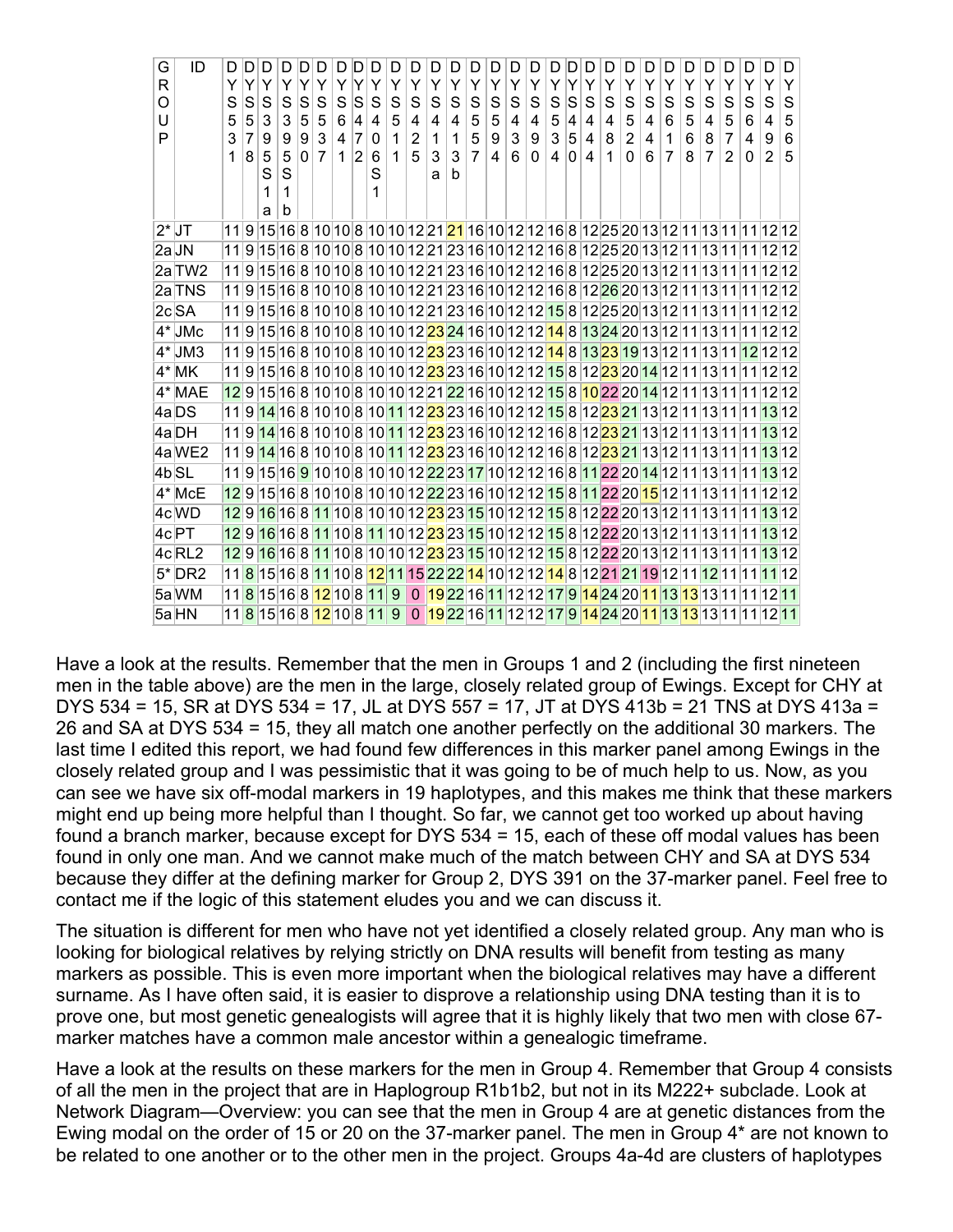within Group 4. Groups 4c and 4d consist of men who are known on the basis of conventional genealogy to be related to the other men in their subgroup. Groups 4a and 4b also have some men known to be related, but also some who have similar enough DNA that we put them in these subgroups, even though that breaks our rule about how the groups are constituted, or at least bends it a little. But my point here is that in Group 4, the 67-marker upgrade seems to offer more information than it does in Groups 1 & 2.

Look now at Group 4a; it would help you to follow this if you also printed out the Group 4a Relationship Diagram and the Group 4 Results Table. JM, WR2 and WE2 are known to be related on the basis of their conventional genealogy. DH matches WE2 exactly on the 37-marker panel, so we think he might very well be in this same kindred. DS is not such a close match, though; he is genetic distance three from DH and WE2 on the 37-marker panel. But he matches them very closely on the additional 30 markers, differing at only one more marker, so that he is genetic distance four on the 67-marker panel. You can think about this in terms of percentages, if you like: 4/67 (6%) is closer than 3/37 (8%). Knowing the extra markers increases the likelihood of a close relationship in this case.

Look now at Group 4b. SL and ME are known third cousins. Their 37-marker panels match exactly except at CDYa, which is a notoriously rapidly mutating marker that can distinguish branches, but must be regarded with a somewhat jaundiced eye because it is more than usually subject to parallel and back mutations. PL is a Scottish man not known to be related to SL and ME. SL and ME do not know their immigrant ancestor. PA is genetic distance four on the 37-marker panel from ME and five from SL, so close enough to be in the same cluster, but not very close. McE is an American McEwen not known to be related to the others. On the 37-marker panel he is genetic distance 11 from SL and 14 from PA (including 2-step mutations at a few markers, but let's not get into that here). We tried including McE in Group 4b because all of these men appear to be in the so-called R1bSTR47-Scots cluster. But as you can see, on the additional 30 markers reported above, McE and SL differ at another six markers, which makes it hard to justify thinking about them being in the same cluster even. It is practically certain that ME would exactly match SL on these 30 markers, because they are third cousins, but we do not know what we would find if PA were tested for the additional markers. We might find that he is closer to SL and ME than we thought based on just 37 markers (as was the case with DS and the other two Group 4a men discussed in the paragraph above), or we might find that he is further.

Finally, look at Group 4c. PT and RL2 are known on the basis of their conventional genealogies to be sixth cousins of one another. They are genetic distance four from one another on the 37-marker panel, which is a little further than we would expect sixth cousins to be from one another, perhaps, but is not inconsistent with this relationship. (If the average mutation rate is .004, we would expect to find two mutations on average, and the odds that we would find exactly four are a little less than 10%.) But since they only have one additional difference in the additional 30 markers we are speaking about here, they are genetic distance five on the full 67-marker panel. [If we use the same mutation rate, we would expect four mutations on average, and the odds that we would find exactly five are about 14.5%. Or if you want to use the same "percentage method" that I spoke about above, 5/67 (7%) is closer than 4/37 (11%)]. As you can see, in this case studying more markers gave us a result a little closer to what we might have expected as an "average" result." This is not of any great interest to PT & RL2, who know their degree of relatedness because of the paper trail, but the example shows why a person who did not have a paper trail would want as many markers as possible. [Note that WD has also told me that he is a known relative of the other men in this group, but I have never received his conventional lineage and do not know exactly how he is related. His haplotype matches the modal for the three of them, and you can think of his results as being in some sense intermediate between the two of them.]